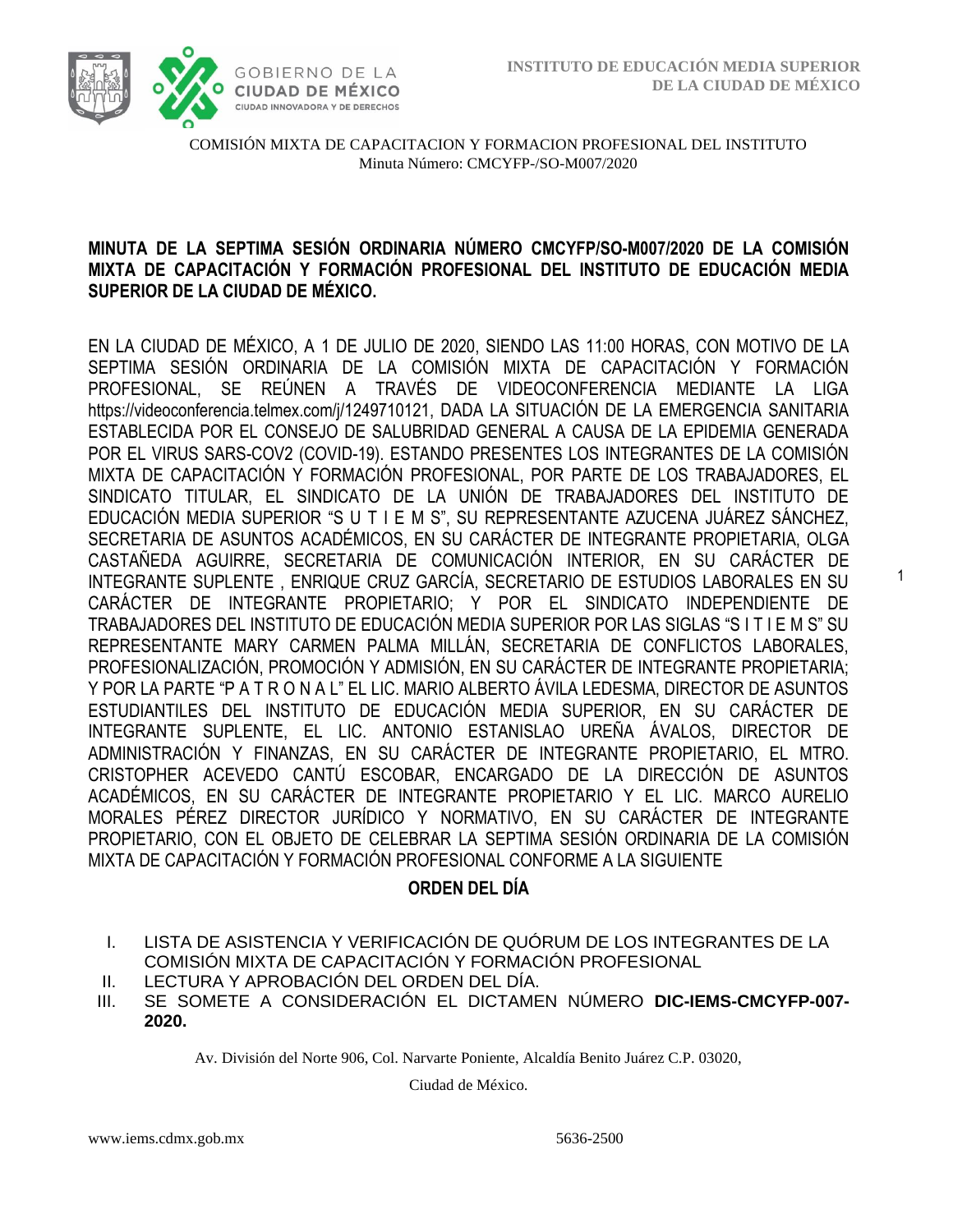

## IV. SE PROPONE FECHA PARA LA CELEBRACIÓN DE LA OCTAVA SESIÓN ORDINARIA DE LA COMISIÓN MIXTA DE CAPACITACIÓN Y FORMACIÓN.

# **M I N U T A**

**PRIMERO. -** DE ACUERDO CON LA LISTA DE ASISTENCIA DE LOS INTEGRANTES DE LA COMISIÓN, EXISTE QUÓRUM LEGAL VÁLIDO PARA LLEVAR A CABO LA SEPTIMA SESIÓN ORDINARIA DE LA COMISIÓN MIXTA DE CAPACITACIÓN Y FORMACIÓN PROFESIONAL.

**SEGUNDO. -** PREVIA LECTURA SE APRUEBA EL ORDEN DEL DÍA PROPUESTO POR LOS INTEGRANTES.

**TERCERO. -** LOS INTEGRANTES DE LA COMISIÓN MIXTA DE CAPACITACIÓN Y FORMACIÓN PROFESIONAL APRUEBAN EN TODAS Y CADA UNA DE SUS PARTES EL DICTAMEN **DIC-IEMS-CMCYFP-007-2020** PARA TODOS LOS EFECTOS ADMINISTRATIVOS CORRESPONDIENTES.

**CUARTO. –** CON RELACIÓN A LA MINUTA **CMCYFP-/SO-M006/2020**, DEL PUNTO SÉPTIMO SE INFORMA QUE YA FUE SOLVENTADO CON LA ENTREGA TOTAL DE LOS INFORMES DE LOS DOCENTES TUTORES.

**QUINTO**. -CON RELACIÓN A LOS DOCENTES QUE SE ENCUENTRAN DISFRUTANDO DEL AÑO SABÁTICO Y QUE NO ENTREGARON EL 3º INFORME, SE SOLICITA A LA DIRECCIÓN DE ASUNTOS ACADÉMICOS, LES EMITA UN RECORDATORIO DE ENTREGA, DE CONFORMIDAD CON LA CONVOCATORIA RESPECTIVA, REITERANDO QUE, EN CASO DE NO CUMPLIR CON LOS INFORMES, SERÁN ACREEDORES A LA REVOCACIÓN DE ESTE. SURTIENDO EN ESTE ACTO, LOS EFECTOS DE NOTIFICACIÓN, CONTANDO CON 5 DÍAS HÁBILES PARA REALIZAR LA ENTREGA RESPECTIVA.

**SEXTO. -** SE ACUERDA FECHA PARA FECHA PARA LA CELEBRACIÓN DE LA OCTAVA SESIÓN ORDINARIA DE LA COMISIÓN MIXTA DE CAPACITACIÓN Y FORMACIÓN PROFESIONAL EL **15 DE JULIO DE 2020, A LAS 11:00 HRS**. SE ENVIARÁ MEDIANTE CORREO ELECTRÓNICO LA LIGA DE LA VIDEOCONFERENCIA A LOS INTEGRANTES, PREVIO A LA SESIÓN RESPECTIVA

Av. División del Norte 906, Col. Narvarte Poniente, Alcaldía Benito Juárez C.P. 03020,

Ciudad de México.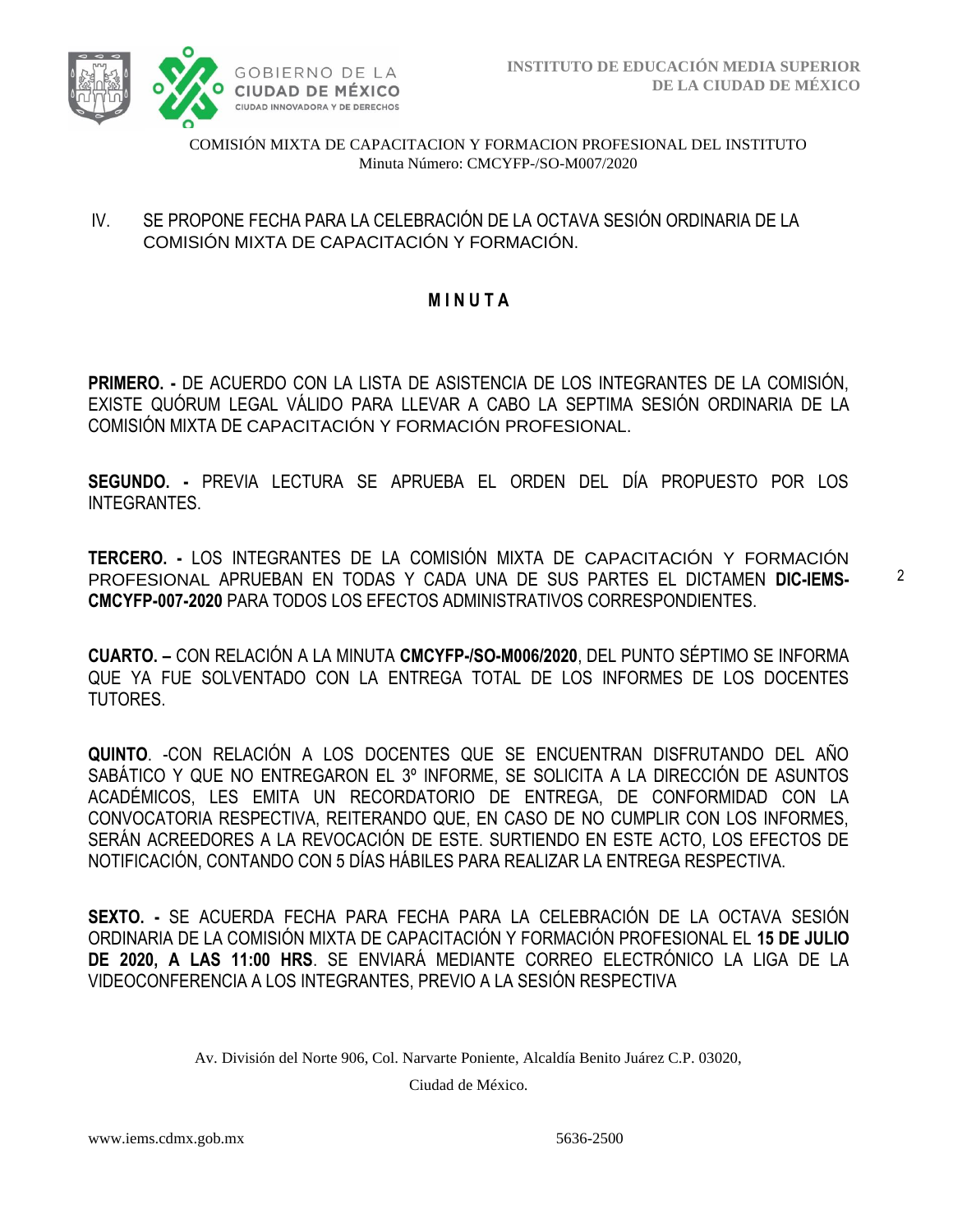

**SEPTIMO. -** LA DIRECCIÓN DE ADMINISTRACIÓN Y FINANZAS Y LA DIRECCIÓN DE ASUNTOS ACADÉMICOS, EN EL ÁMBITO DE SUS RESPECTIVAS COMPETENCIAS REALIZARÁN LOS ACTOS Y ACCIONES CONDUCENTES A EFECTO DE DAR SEGUIMIENTO EN SUS TÉRMINOS AL DICTAMEN **DIC-IEMS-CMCYF6-2020,** ASÍ COMO PARA TODOS LOS EFECTOS ADMINISTRATIVOS CORRESPONDIENTES.

**OCTAVO**. – LOS ACUERDOS TOMADOS EN LA PRESENTE SESIÓN, SON VÁLIDOS Y SURTIRÁN SUS EFECTOS LEGALES Y JURÍDICOS EN TÉRMINOS DE LO DISPUESTO POR EL ARTÍCULO TERCERO. PÁRRAFO SÉPTIMO Y OCTAVO DEL "ACUERDO POR EL QUE SE AUTORIZA EL USO DE MEDIOS REMOTOS TECNOLÓGICOS DE COMUNICACIÓN COMO MEDIOS OFICIALES PARA CONTINUAR CON LAS SESIONES DE LOS ÓRGANOS COLEGIADOS EN LA DEPENDENCIA, ÓRGANOS DESCONCENTRADOS, ENTIDADES DE LA ADMINISTRACIÓN PÚBLICA Y ALCALDÍAS DE LA CIUDAD DE MÉXICO, CON MOTIVO DE LA EMERGENCIA SANITARIA POR CAUSAS DE FUERZA MAYOR DEL CONSEJO DE SALUD DE MÉXICO", PUBLICADO EN LA GACETA OFICIAL DE LA CIUDAD DE MÉXICO EL 06 DE ABRIL DE 2020.

**NOVENO. -** AGOTADOS EN SU TOTALIDAD LOS ASUNTOS DEL ORDEN DEL DÍA, LOS INTEGRANTES DE LA COMISIÓN EXPRESARON SU CONSENTIMIENTO SIN MEDIAR ALGÚN VICIO DE LA VOLUNTAD, RESPECTO DE LA MINUTA EMITIDA. LA QUE SURTIRÁ EFECTOS LEGALES A PARTIR DE SU PUBLICACIÓN EN LA PÁGINA OFICIAL DEL INSTITUTO DE CONFORMIDAD CON EL NUMERAL OCTAVO DE LA PRESENTÉ MINUTA, Y LAS FIRMAS AUTÓGRAFAS DE LOS QUE EN EL INTERVINIERON SE ASENTARAN UNA VEZ TERMINADA LA EMERGENCIA.

**ESTE DOCUMENTO SE FIRMA SIENDO LAS 12:40 HORAS DEL 1 DE JULIO DE 2020---------------------------- ---------------------------------------------------------------------------------------------------------------------------------------------------**

> Av. División del Norte 906, Col. Narvarte Poniente, Alcaldía Benito Juárez C.P. 03020, Ciudad de México.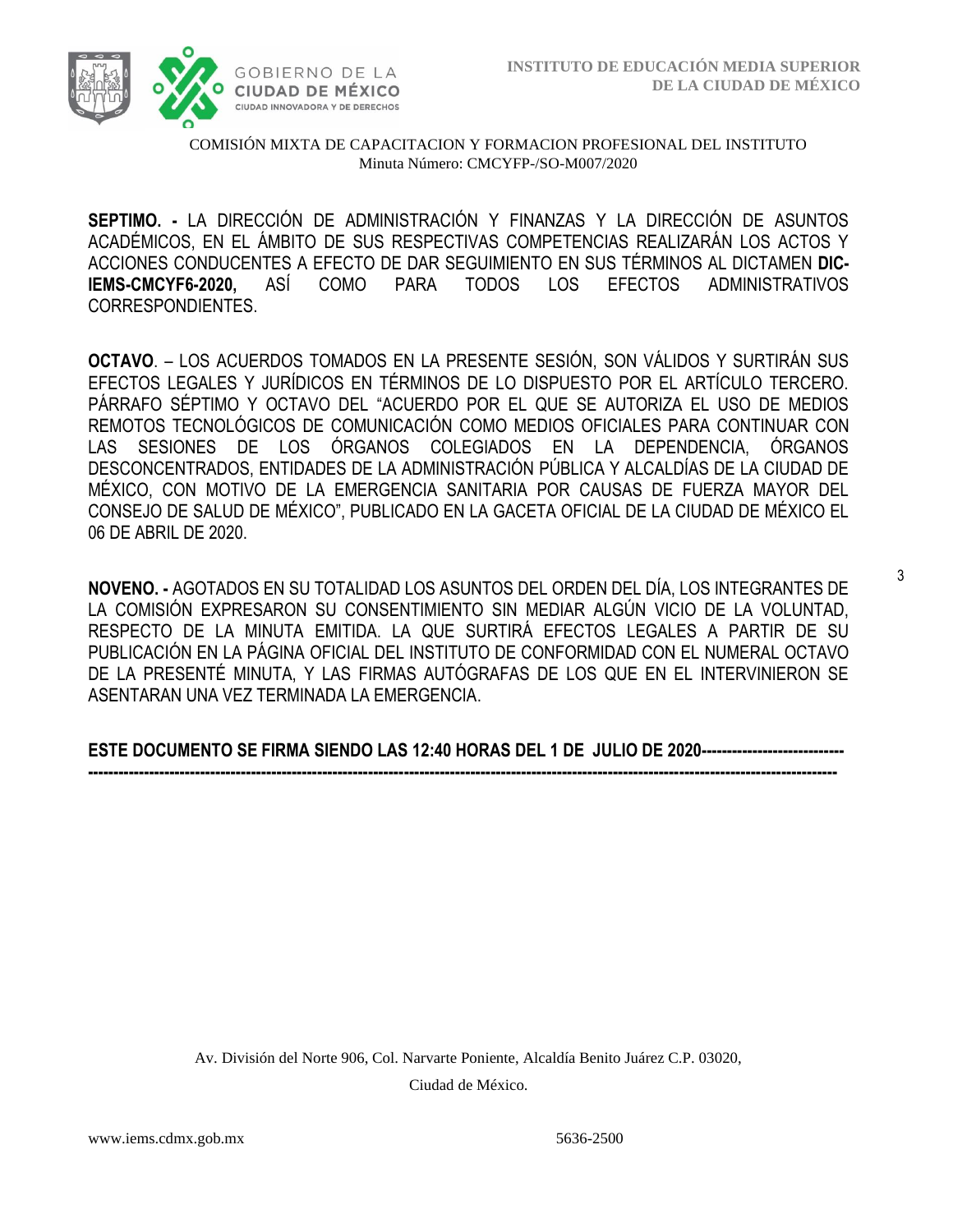

**FIRMAN LAS PARTES**

# **POR PARTE DE LOS TRABAJADORES DEL IEMS**

**AZUCENA JUÁREZ SÁNCHEZ**

**MARY CARMEN PALMA MILLÁN**

INTEGRANTE PROPIETARIA DE ASUNTOS ACADÉMICOS DEL SINDICATO DE LA UNIÓN DE TRABAJADORES DEL INSTITUTO DE EDUCACIÓN MEDIA SUPERIOR (SUTIEMS)

INTEGRANTE PROPIETARIA SECRETARIA DE CONFLICTOS LABORALES, PROFESIONALIZACIÓN, PROMOCIÓN Y ADMISIÓN DEL SINDICATO INDEPENDIENTE DE TRABAJADORES DEL INSTITUTO DE EDUCACIÓN MEDIA SUPERIOR (SITIEMS)

4

**OLGA CASTAÑEDA AGUIRRE ENRIQUE CRUZ GARCÍA** 

INTEGRANTE SUPLENTE SECRETARIA DE COMUNICACIÓN INTERIOR DEL SINDICATO DE LA UNIÓN DE TRABAJADORES DEL INSTITUTO DE EDUCACIÓN MEDIA SUPERIOR (SUTIEMS)

INTEGRANTE PROPIETARIO SECRETARIO DE ESTUDIOS LABORALES DEL SINDICATO DE LA UNIÓN DE TRABAJADORES DEL INSTITUTO DE EDUCACIÓN MEDIA SUPERIOR (SUTIEMS)

Av. División del Norte 906, Col. Narvarte Poniente, Alcaldía Benito Juárez C.P. 03020, Ciudad de México.